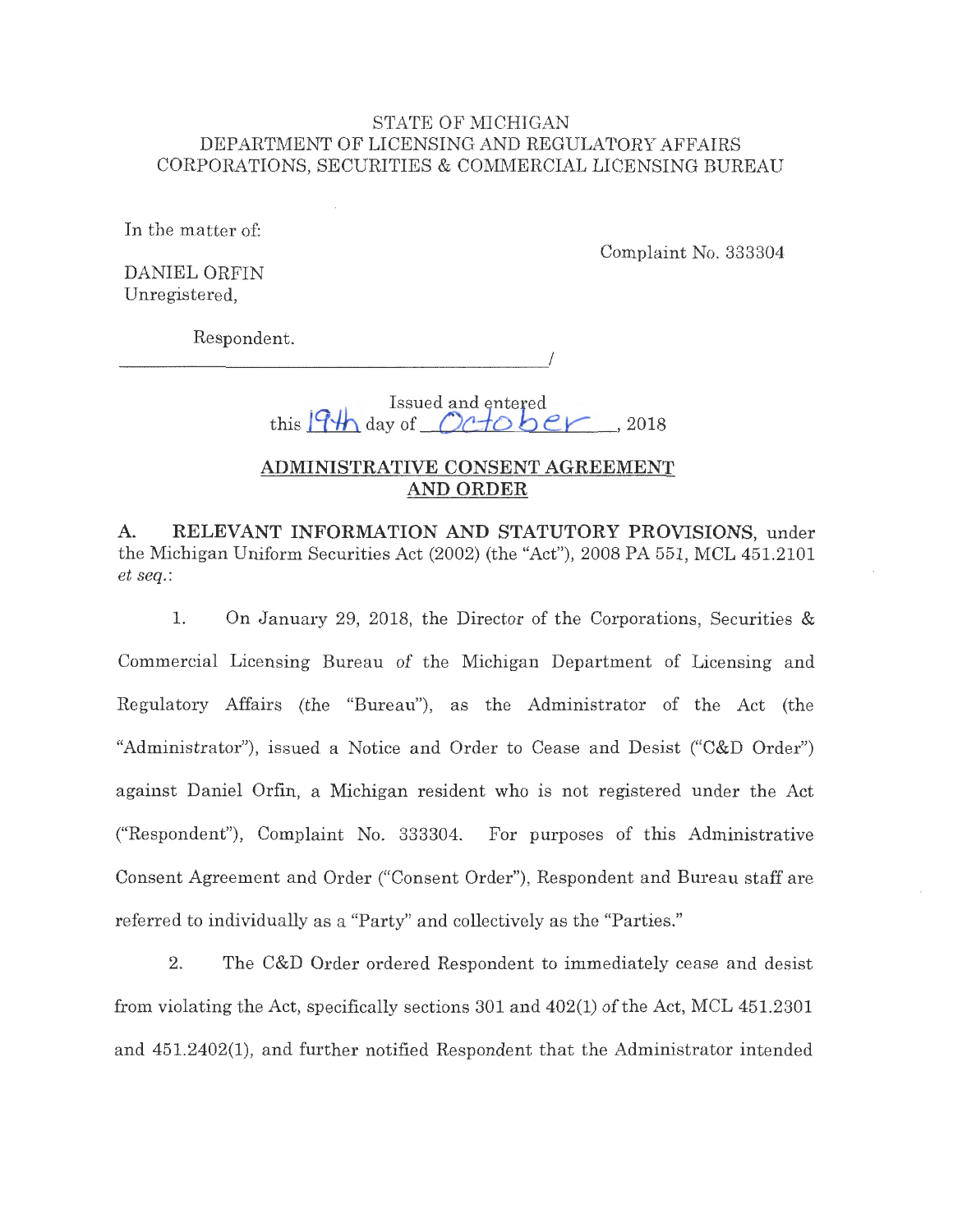to impose a civil fine against him in the amount of \$87,489 under MCL 451.2604(4)(a).

3. The C&D Order was immediately effective pursuant to MCL 45 1.2604(2); however, Respondent, through counsel, timely requested an administrative hearing on the C&D Order under MCL 451.2604(2) and (3) (the "Hearing Request"). Thereafter, the Parties waived the 15-day statutory requirement to schedule a hearing and agreed to hold Respondent's Hearing Request in abeyance while negotiating possible resolution through this Consent Order.

4. As a result of negotiations, the Parties agree to and recommend that the Administrator order a settlement of this matter under the terms and conditions set forth in this Consent Order, which Order will be deemed to supersede the existing Order ab initio. Respondent was represented by, and had the advice of, legal counsel throughout the process of resolving the C&D Order through this Consent Order.

#### **B. AGREEMENT**

The Parties agree to resolve the C&D Order under the following terms and conditions:

1. Respondent agrees to comply with the Act in connection with all future conduct and activities, including but not limited to ensuring that he is registered or exempt before effecting any further securities transactions in Michigan and ensuring that any securities he offers or sells in Michigan are registered or exempt.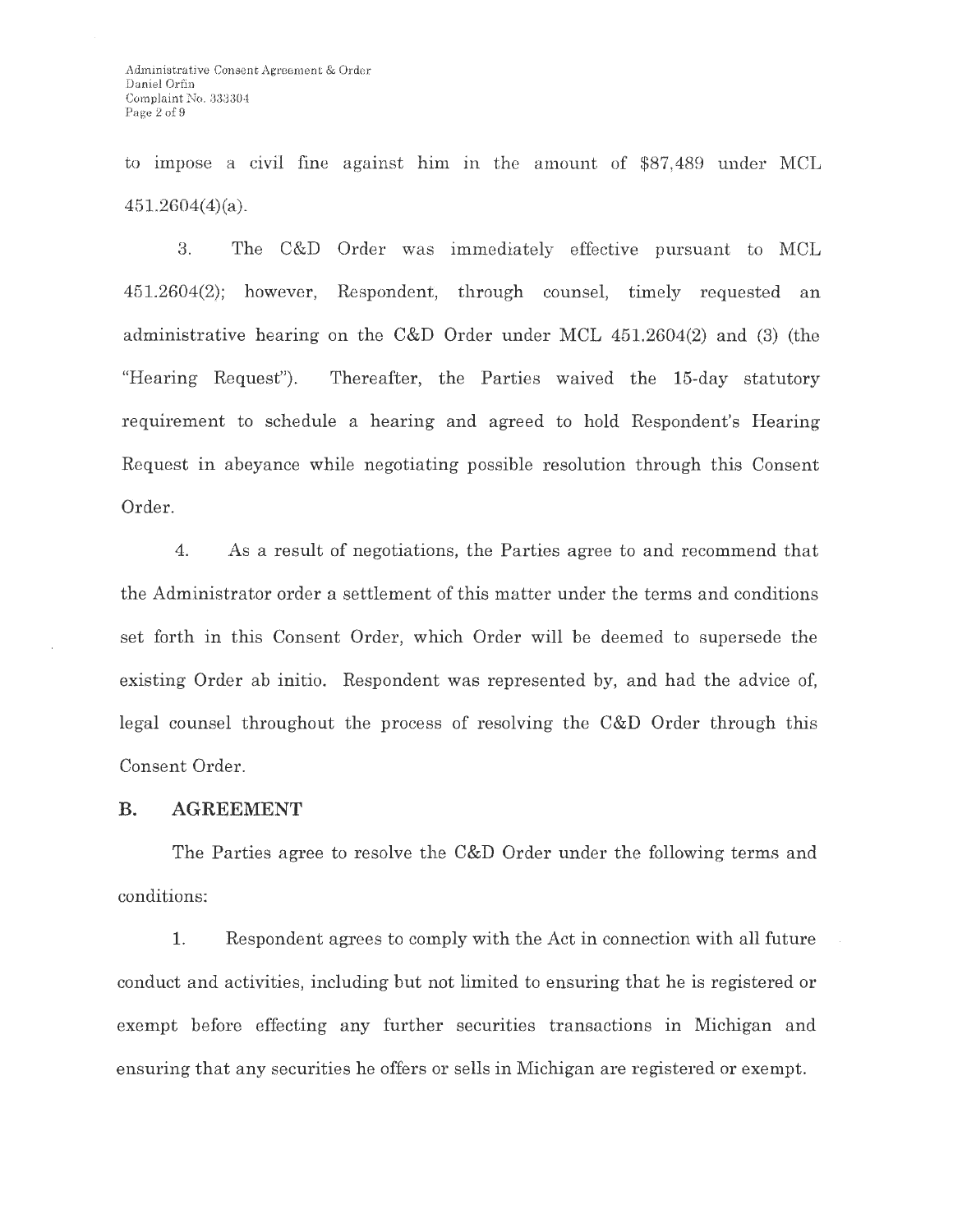2. Respondent agrees to pay the Bureau a reduced civil fine in the settlement amount of Ten Thousand and 00/100 Dollars (\$10,00.00) (the "Reduced Civil Fine"). Respondent agrees to pay the Reduced Civil Fine within sixty (60) calendar days after the mailing date of this Consent Order, once entered. The Reduced Civil Fine must be paid by cashier's check or money order made payable to the "State of Michigan," contain identifying information (name and "Complaint No. 333304"), and be mailed to the Bureau at the following address:

Corporations, Securities & Commercial Licensing Bureau Securities & Audit Division - Final Ordet Monitoring P.O. Box 30018 Lansing, MI 48909

If any portion of the Reduced Civil Fine is overdue, the Administrator may refer it to the Michigan Department of Treasury for collection action against Respondent. In addition, and consistent with Paragraph B.13. below, the Administrator reserves the right to take other available legal action to enforce payment of and collect the Reduced Civil Fine.

3. The Bureau will report and publish this Consent Order according to its current policy, as follows:

• This Consent Order is a public record required to be published and made available to the public, consistent with section 11 of the Michigan Freedom of Information Act, MCL 15.241. The Bureau will publish this Consent Order consistent with its current policy, whereby copies of orders issued under the Act are posted to the Bureau's website and a summary of order content is included in monthly disciplinary action reports separately published on the Bureau's website.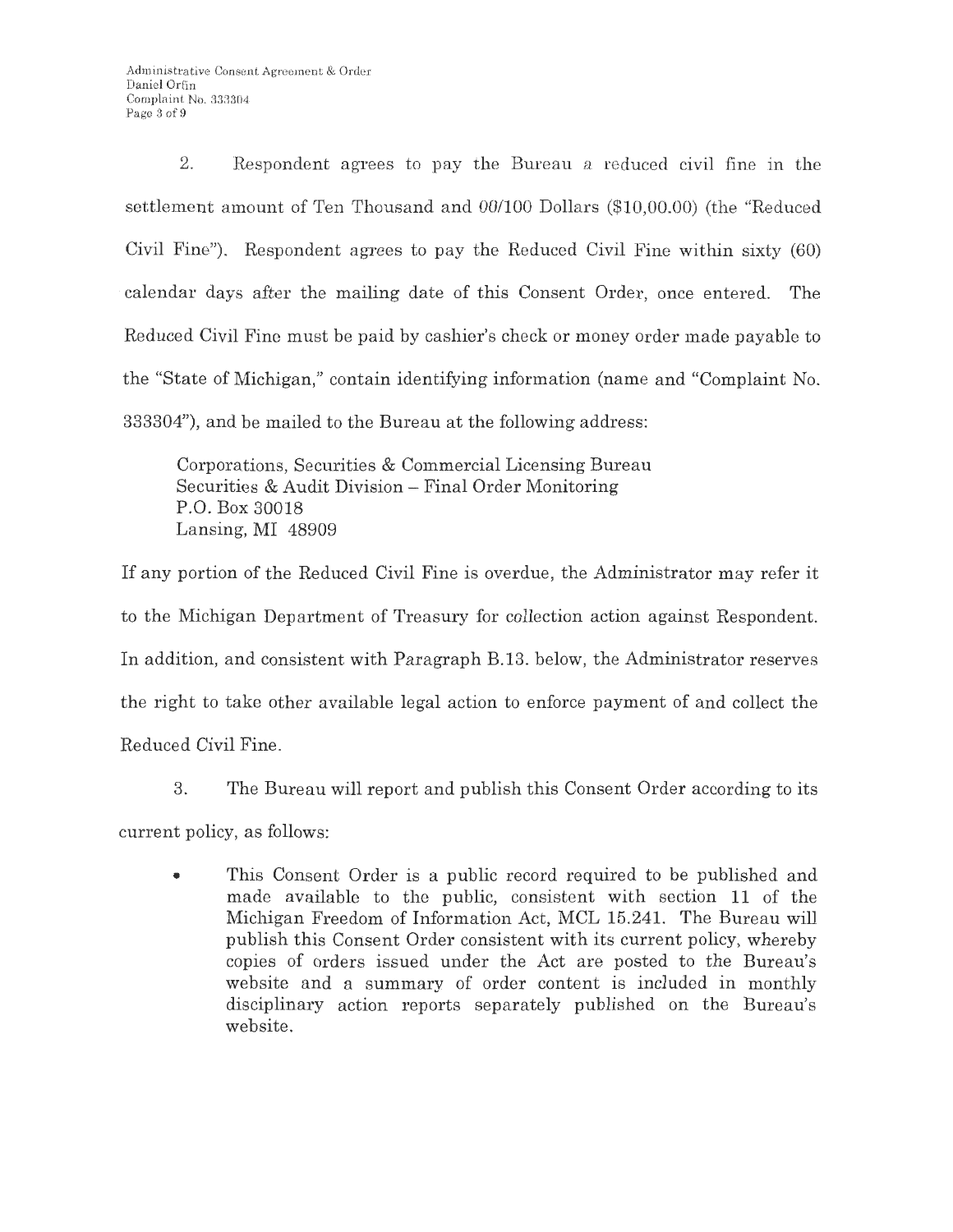4. Notwithstanding the potential application of MCL 451.2412(9), this Consent Order expressly preserves the Bureau's and Administrator's ability to rely on and assert, in any future proceeding under the Act, all activities, conduct, and alleged Act violations by Respondent contained in or relating to the C&D Order.

5. Respondent neither admits nor denies the allegations in the C&D Order or any wrongdoing in connection with this matter, and consents to entry of this Consent Order only for the purpose of resolving the C&D Order in an expeditious fashion that avoids the time and expense associated with an administrative proceeding on the Hearing Request and any appeals therefrom. The Parties agree that this Consent Order is automatically admissible in a proceeding to enforce its provisions or in any administrative proceeding under the Act.

6. For purposes only of the matters resolved by this Consent Order, and pursuant to Securities and Exchange Commission ("SEC") Rule 506(d)(2)(iii) of Regulation D, 17 CFR 230.506(d)(2)(iii), disqualification under SEC Rule  $506(d)(1)$ of Regulation D, 17 CFR 230.506(d)(1), should not arise as a consequence of this Consent Order. However, this does not limit the potential application of SEC Rule 506(d)(l), 17 CFR 230.506(d)(l), in any other respect.

7. The Parties agree that this Consent Order resolves only Respondent's activities, conduct, and alleged Act violations contained in the C&D Order, but it does not address or resolve any other activities, conduct, or potential Act violations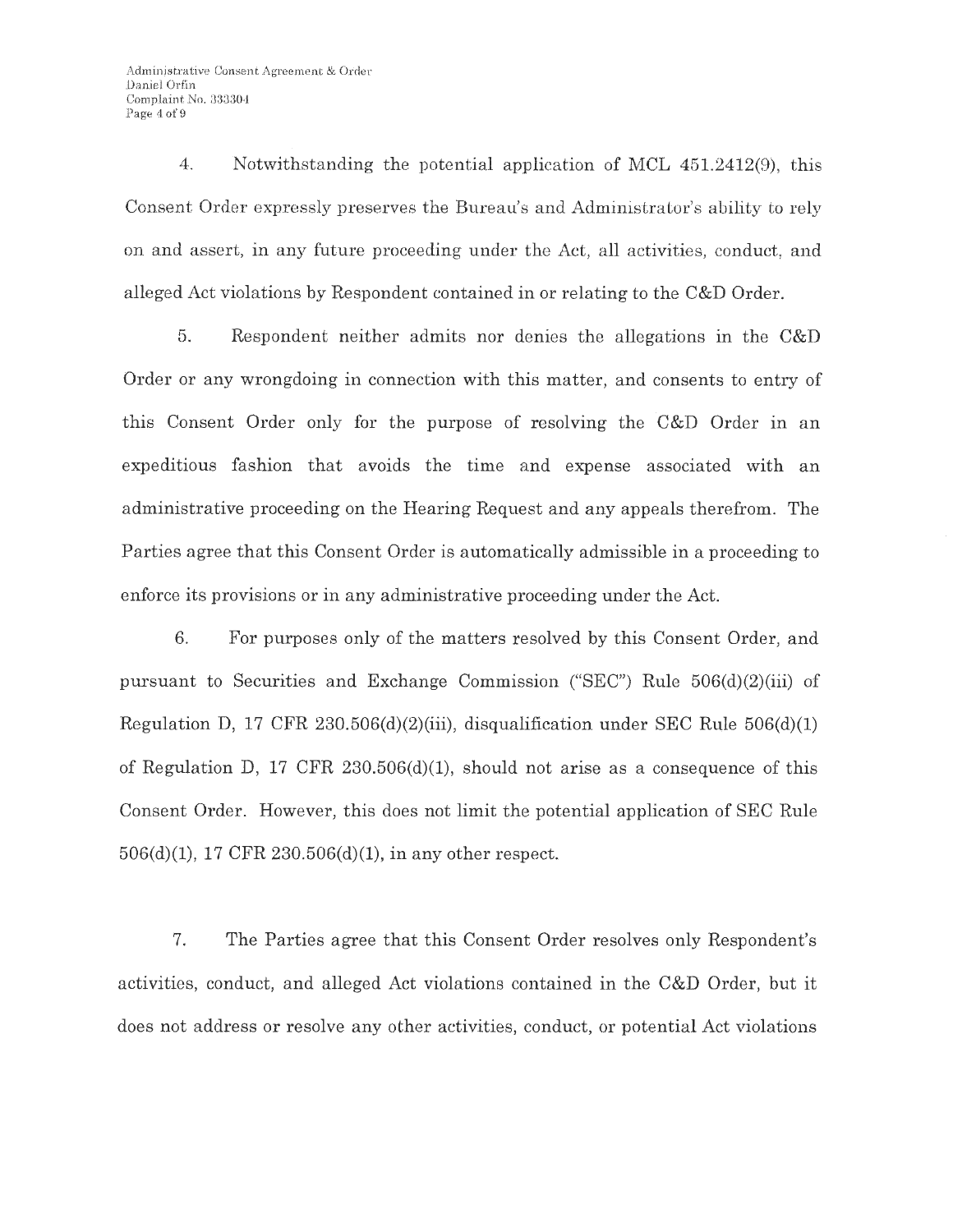engaged in by Respondent not expressly contained in the C&D Order or occurring after the date this Consent Order is entered.

8. Respondent agrees that, effective upon entry of this Consent Order, his Hearing Request is automatically revoked without further action by the Parties.

9. Respondent agrees to cooperate with the Bureau and comply with any reasonable investigative demands made by the Bureau in the future for purposes of ensuring compliance with this Consent Order or the Act.

10. Respondent acknowledges and agrees that: (a) the Administrator has jurisdiction and authority to enter this Consent Order; (b) the Administrator may enter this Consent Order without any further notice to Respondent; and (c) upon entry of this Consent Order, it is final and binding, and Respondent waives any right to a hearing or appeal of this Consent Order and the C&D Order under the Act, the rules promulgated under the Act or the predecessor Act, the Administrative Procedures Act of 1969, 1969 PA 306, MCL 24.201 *et seq.,* or other applicable law.

11. The Parties understand and agree that this Consent Order will be presented to the Administrator for her final approval as evidenced by its entry, and that the Administrator may, in her sole discretion, decide to accept or reject this Consent Order. If the Administrator accepts this Consent Order by entering it, this Consent Order becomes fully effective and binding in accordance with Paragraph B.9. above. If the Administrator rejects this Consent Order by refusing to enter it, the Parties waive any objection to submitting the Hearing Request for adjudication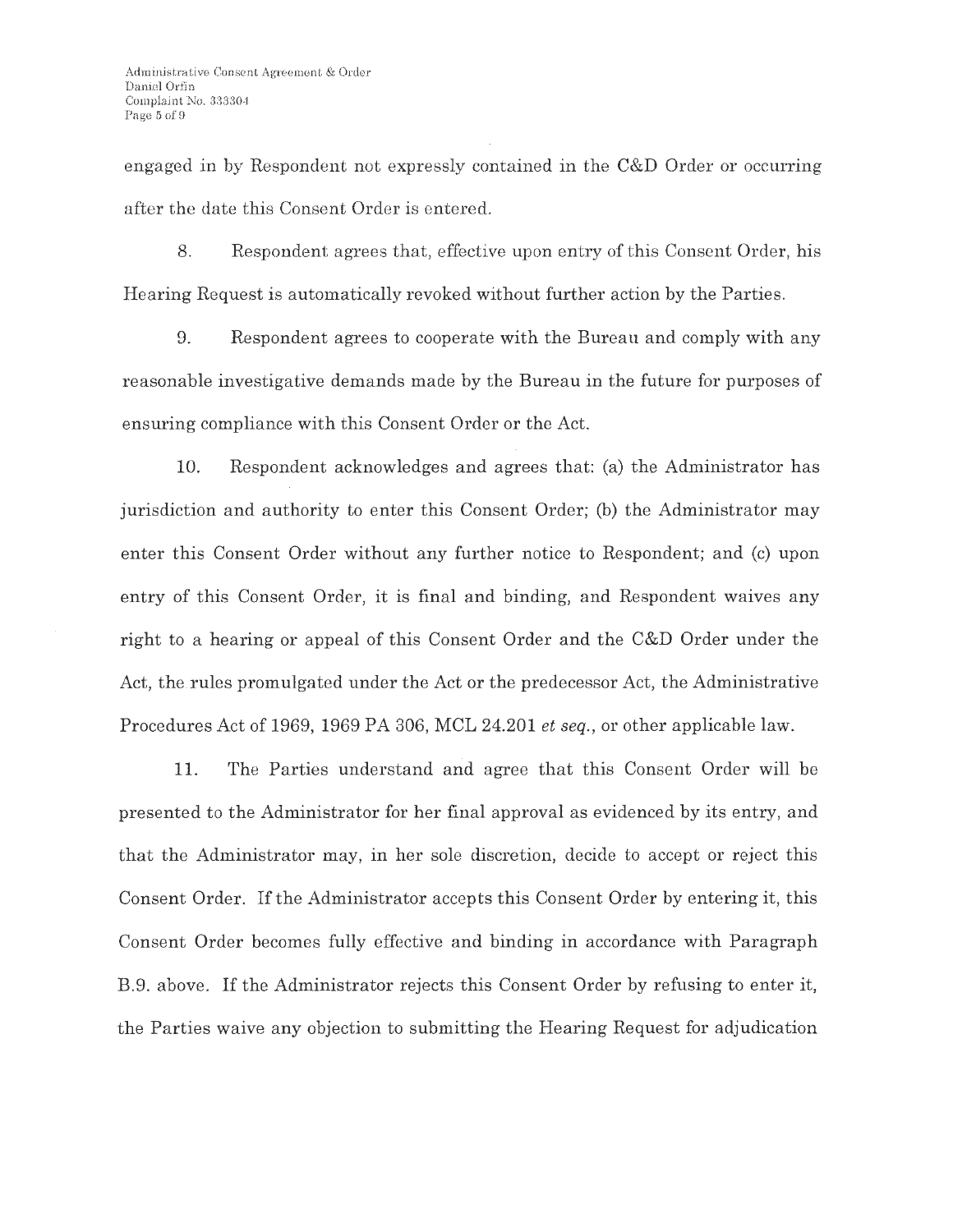through a formal administrative proceeding and the Administrator remaining tho final decisionmaker at the conclusion of that proceeding.

12. The Parties acknowledge and agree that this Consent Order contains the entire understanding of the Parties and supersedes and forever terminates all prior and contemporaneous representations, promises, agreements, understandings, and negotiations, whether oral or written, with respect to its subject matter. The Parties further agree that this Consent Order may only be amended, modified, or supplemented by a duly executed writing signed by each Party and approved by Order of the Administrator.

13. The Parties acknowledge and represent that: (a) each Party has read this Consent Order in its entirety and fully understands all of its terms, conditions, ramifications, and consequences; (b) each Party unconditionally consents to the terms of this Consent Order; (c) each Party has consulted with or had ample opportunity to consult with legal counsel of his, her, or its choosing prior to executing this Consent Order; (d) each Party has freely and voluntarily signed this Consent Order; and (e) the consideration received by each Party as described in this Consent Order is adequate.

14. The Parties acknowledge and agree that the Administrator retains the right to pursue any action or proceeding permitted by law to enforce the provisions of this Consent Order.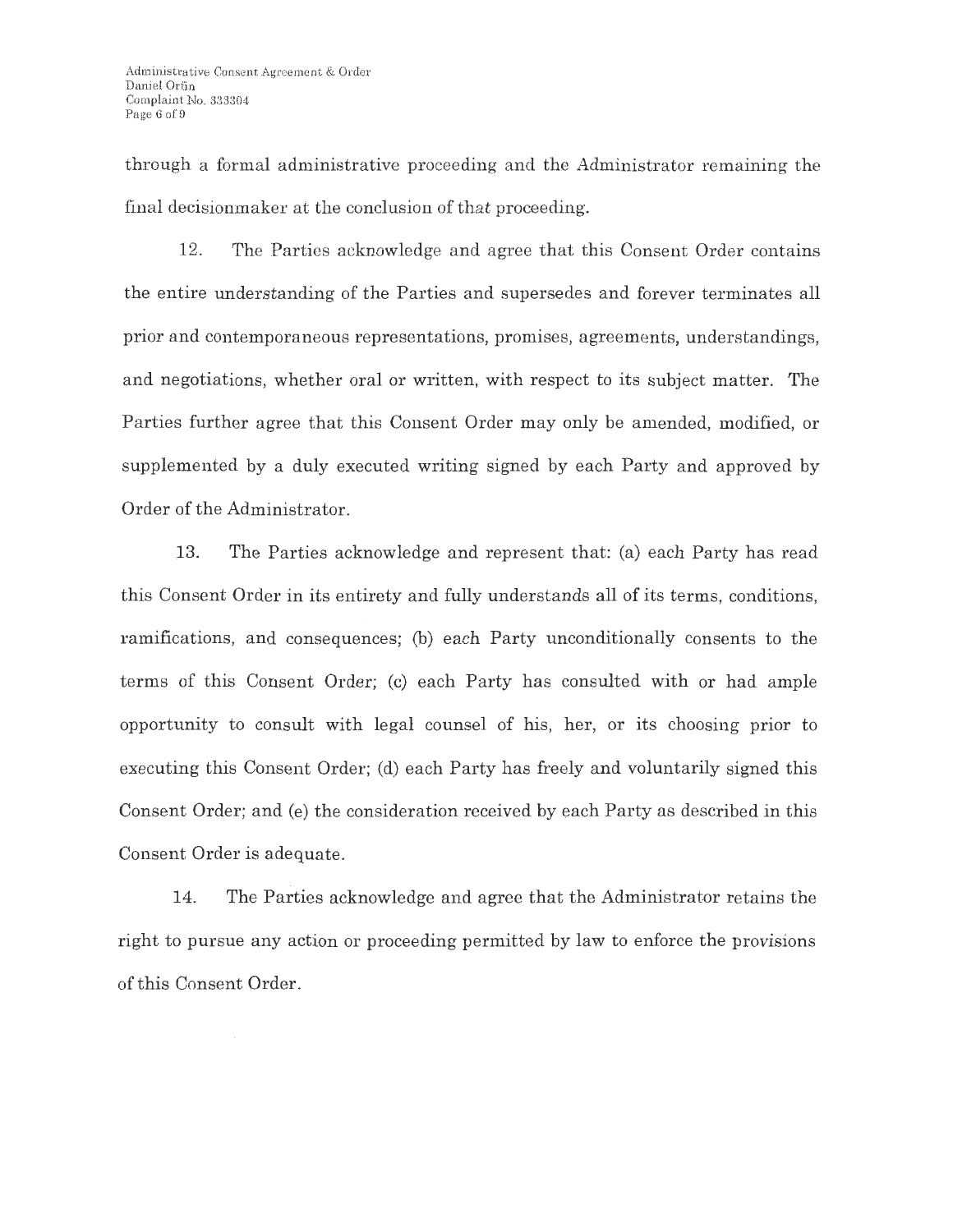15. The Parties agree that facsimile or electronically~transmitted signatures may be submitted in connection with this Consent Order and are binding on that Party to the same extent as an original signature.

[This space left intentionally blank; Signature Page and Order follow]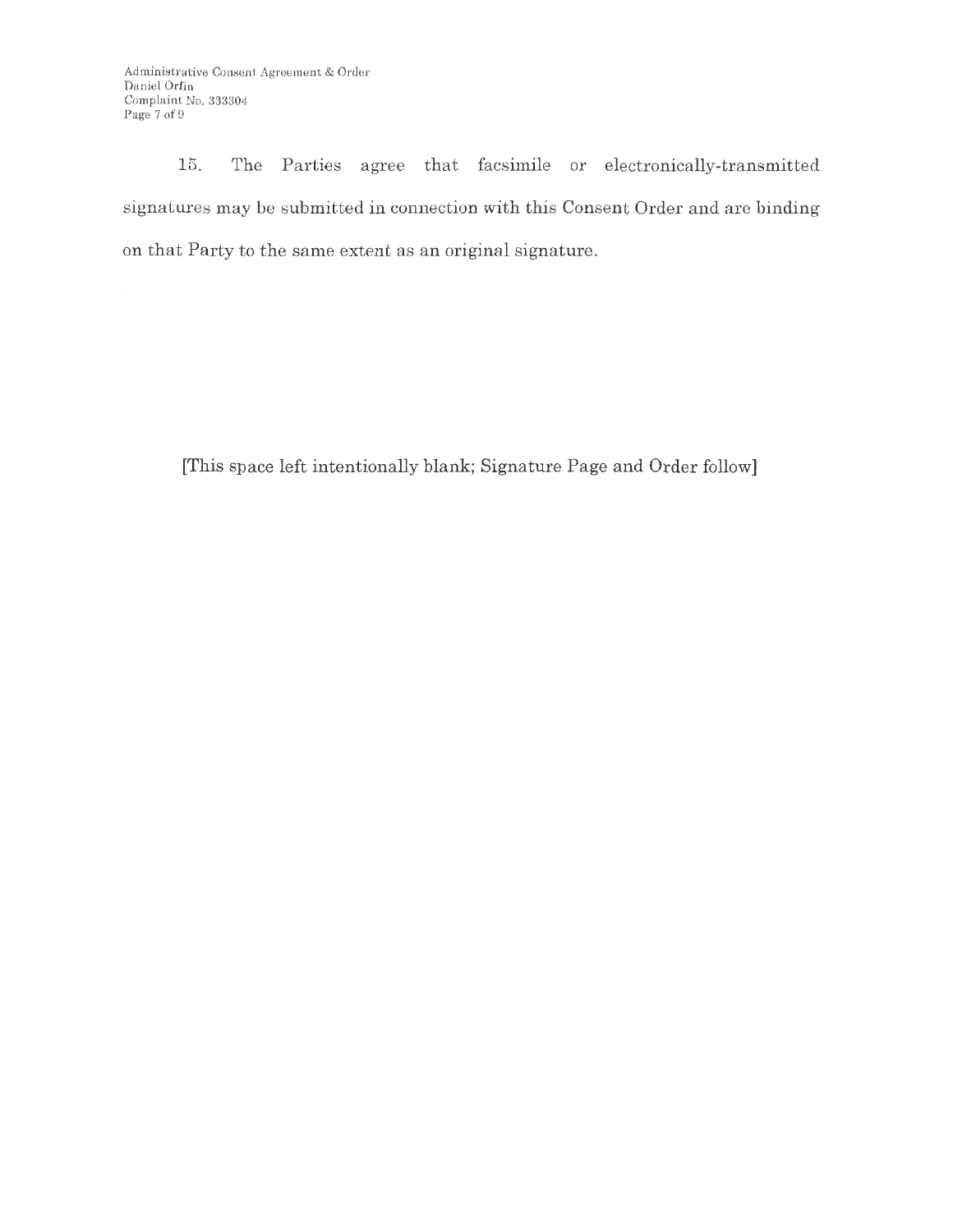Administrative Consent Agreement & Order Daniel Orfin Complaint No. 333304 Page 8 of 9

Through their signatures, the Parties agree to the above terms and

conditions.

 $Signed: 24$ Daniel Orfm, Respondent

Dated: 10/02/18

Acknowledged and Reviewed by:

Signed: \_\_\_\_\_\_\_\_\_\_\_\_\_ \_

 $\Delta$  Dated:

 $\mathcal{A}$ 

Brian J. Masternak Attorney for Respondent

Approved by:

Signed: \_\_\_\_\_\_\_\_\_\_\_\_\_\_ \_

 $\Delta$  Dated:

Timothy L. Teague Securities & Audit Division Director Corporations, Securities & Commercial Licensing Bureau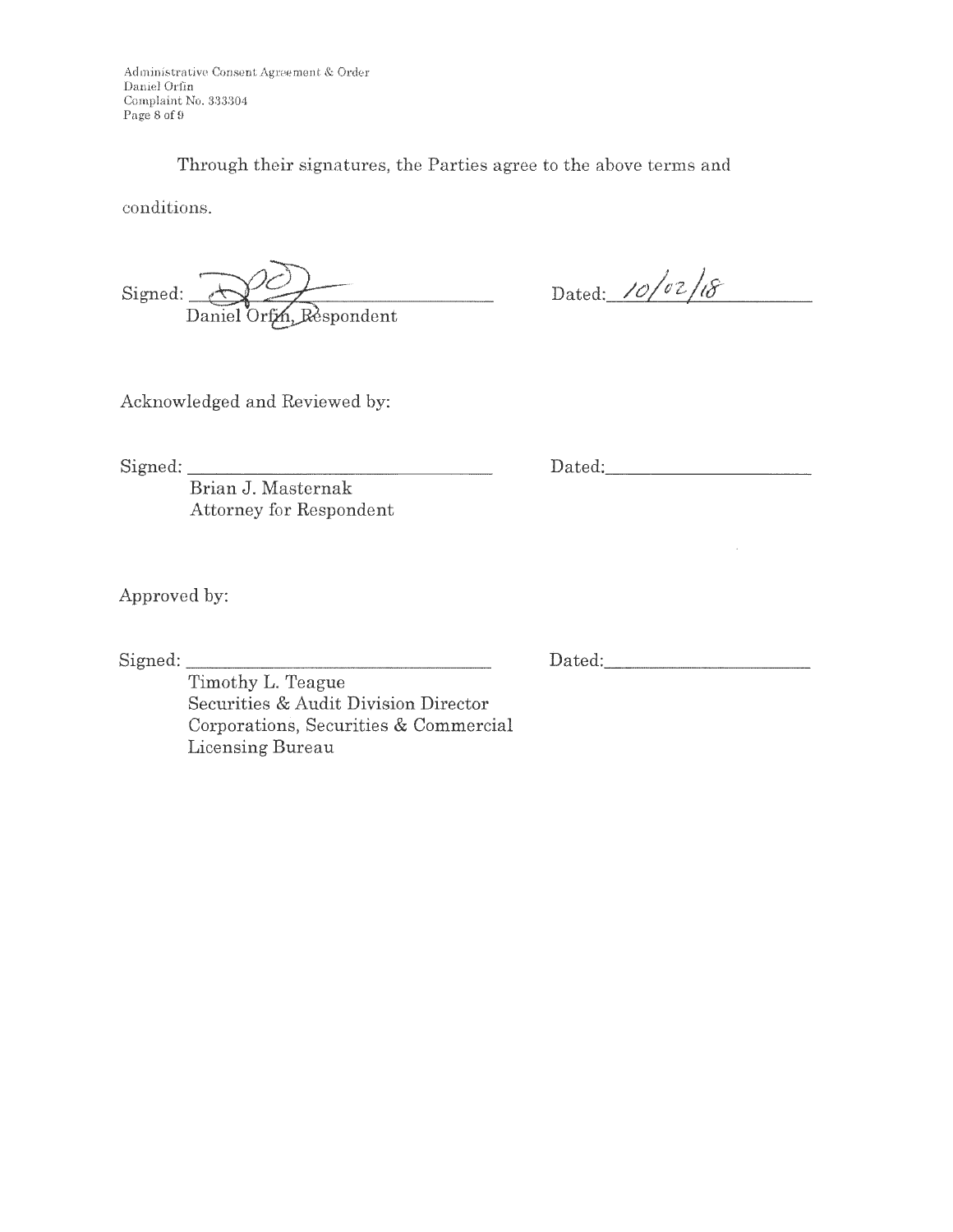Through their signatures, the Parties agree to the above terms and

conditions.

Signed:

Daniel Orfin, Respondent

Dated:. \_\_\_\_\_\_\_\_\_ \_

Acknowledged and Reviewed by:

Signed: \_\_\_\_\_\_\_\_\_\_\_\_\_\_\_ \_

Dated: \_\_\_\_\_\_\_\_\_ \_

Brian J. Masternak Attorney for Respondent

Approved by:

Signed: **\\molhy\** d <u>Rague</u>

Securities & Audit Division Director Corporations, Securities & Commercial Licensing Bureau

|        | $\mathbf{R}$ | $\mathbb{R}^n$ |  |
|--------|--------------|----------------|--|
| Dated: |              |                |  |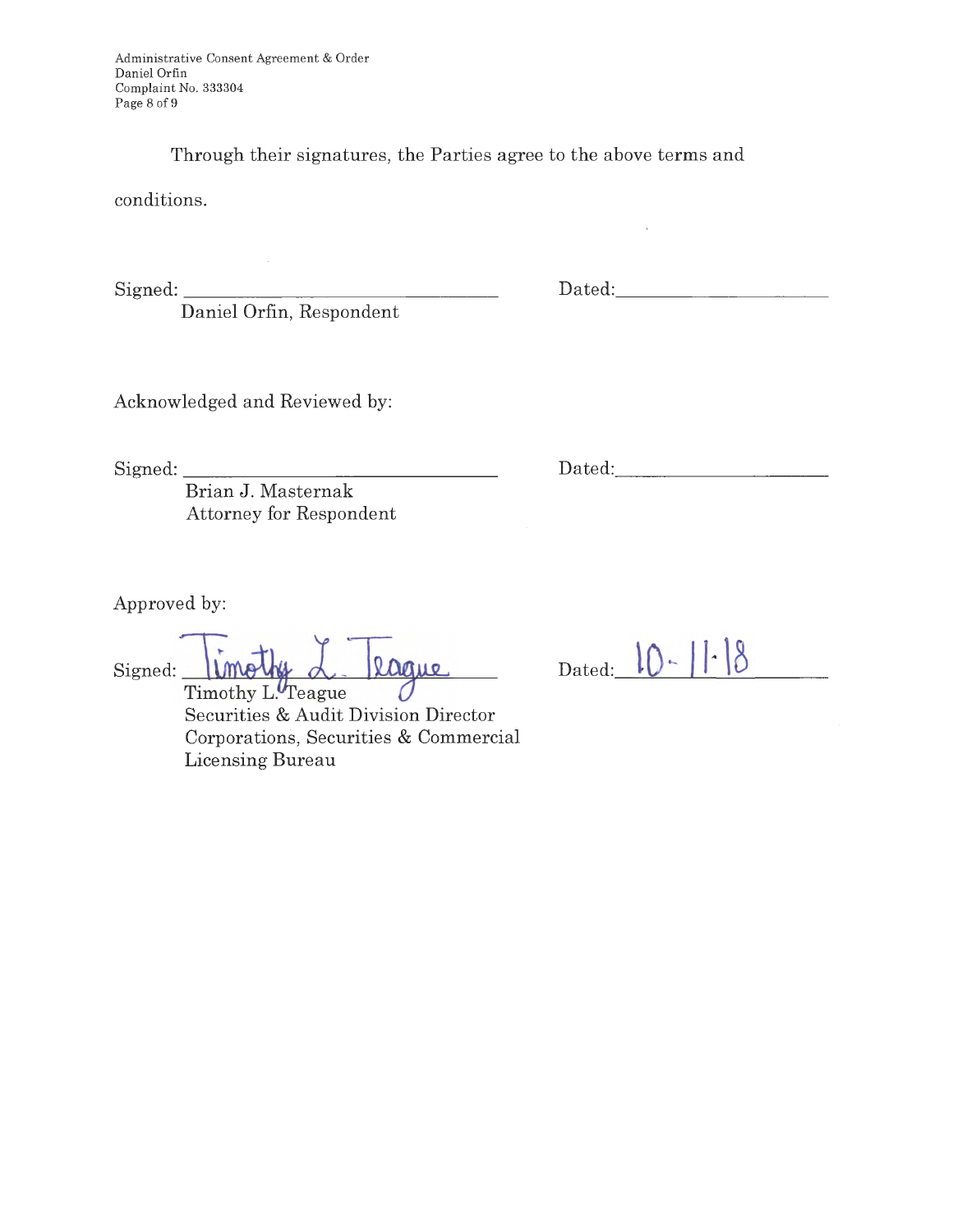Administrative Consent Agreement & Order Daniel Orfin Complaint No. 333304 Page 9 of 9

# **C. ORDER**

The Administrator NOW, THEREFORE, ORDERS:

THE TERMS AND CONDITIONS IN THE FOREGOING FULLY EXECUTED CONSENT AGREEMENT ARE INCORPORATED BY REFERENCE AND MADE BINDING AND EFFECTIVE THROUGH THIS CONSENT ORDER.

 $\mathbf{By:}$ 

Julia Dale Administrator and Director Corporations, Securities & Commercial Licensing Bureau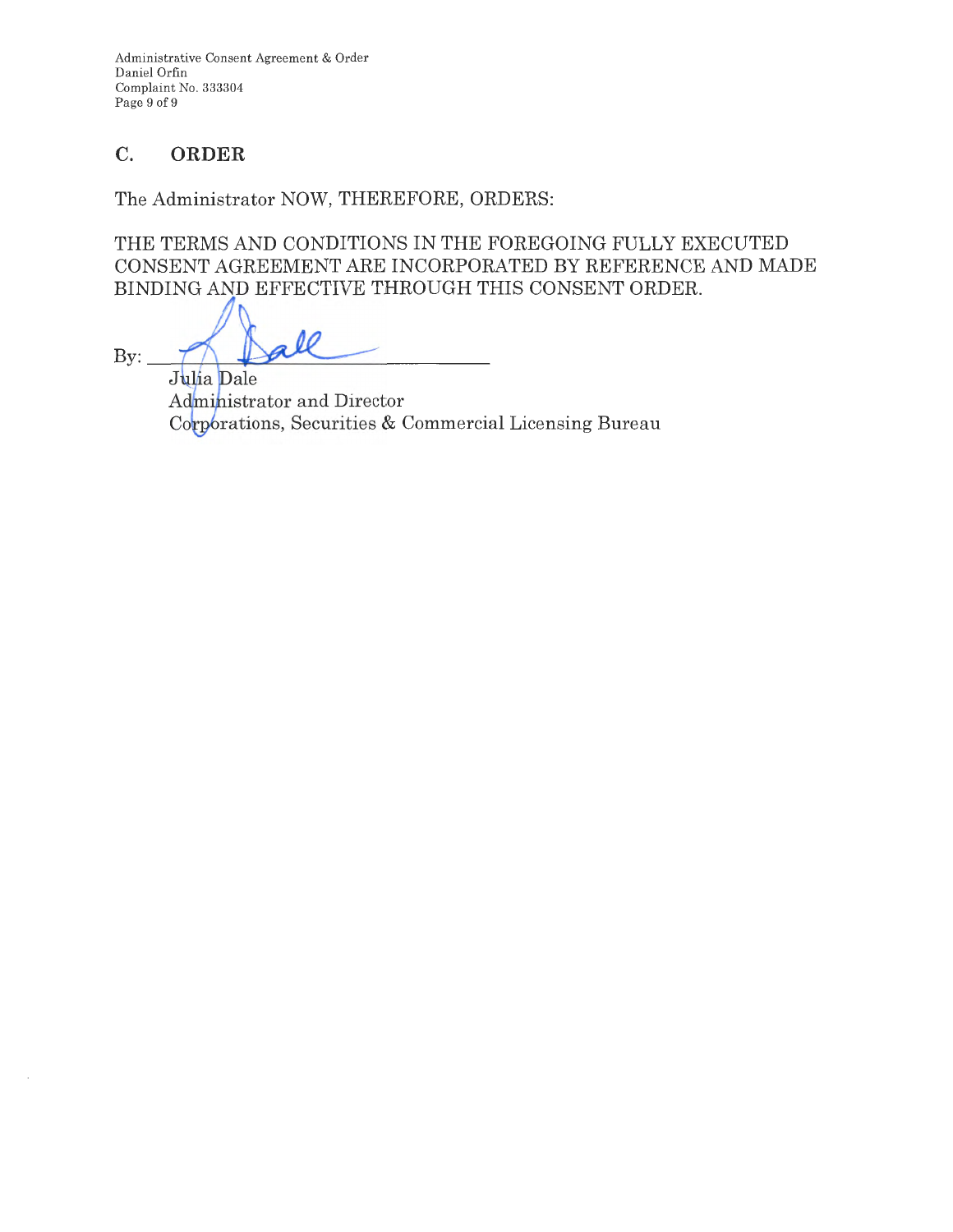# STATE OF MICHIGAN DEPARTMENT OF LICENSING AND REGULATORY AFFAIRS CORPORATIONS, SECURITIES & COMMERCIAL LICENSING BUREAU

In the Matter of:

Complaint No. 333304

I

DANIEL ORPIN Unregistered

Respondent.

k

**Issued** and entered This  $29$ <sup>L</sup> day of January, 2018

NOTICE AND ORDER TO CEASE AND DESIST

Julia Dale, the Director of the Corporations, Securities & Commercial Licensing Bureau (the "Administrator"), pursuant to her statutory authority and responsibility to administer and enforce the Michigan Uniform Securities Act (2002), 2008 PA 551, as amended, MCL 451.2101 *et seq.* ("Securities Act"), hereby orders Daniel Orfin ("Respondent") to cease and desist from offering and selling unregistered securities and from acting as an unregistered agent for Woodbridge Mortgage Investment Fund 1, LLC; Woodbridge Mortgage Investment Fund 2, LLC; Woodbridge Mortgage Investment Fund 3, LLC; Woodbridge Mortgage Investment Fund 3A, LLC; and Woodbridge Mortgage Investment Fund 4, LLC (collectively, "Woodbridge" unless individually identified), contrary to the Securities Act. Respondent is also notified of the opportunity to request a hearing in this matter.

# **I. BACKGROUND**

### **A. The Respondent**

1. Daniel Orfin is a Michigan resident. Respondent is not presently registered in any capacity pursuant to the Securities Act in Michigan.

÷.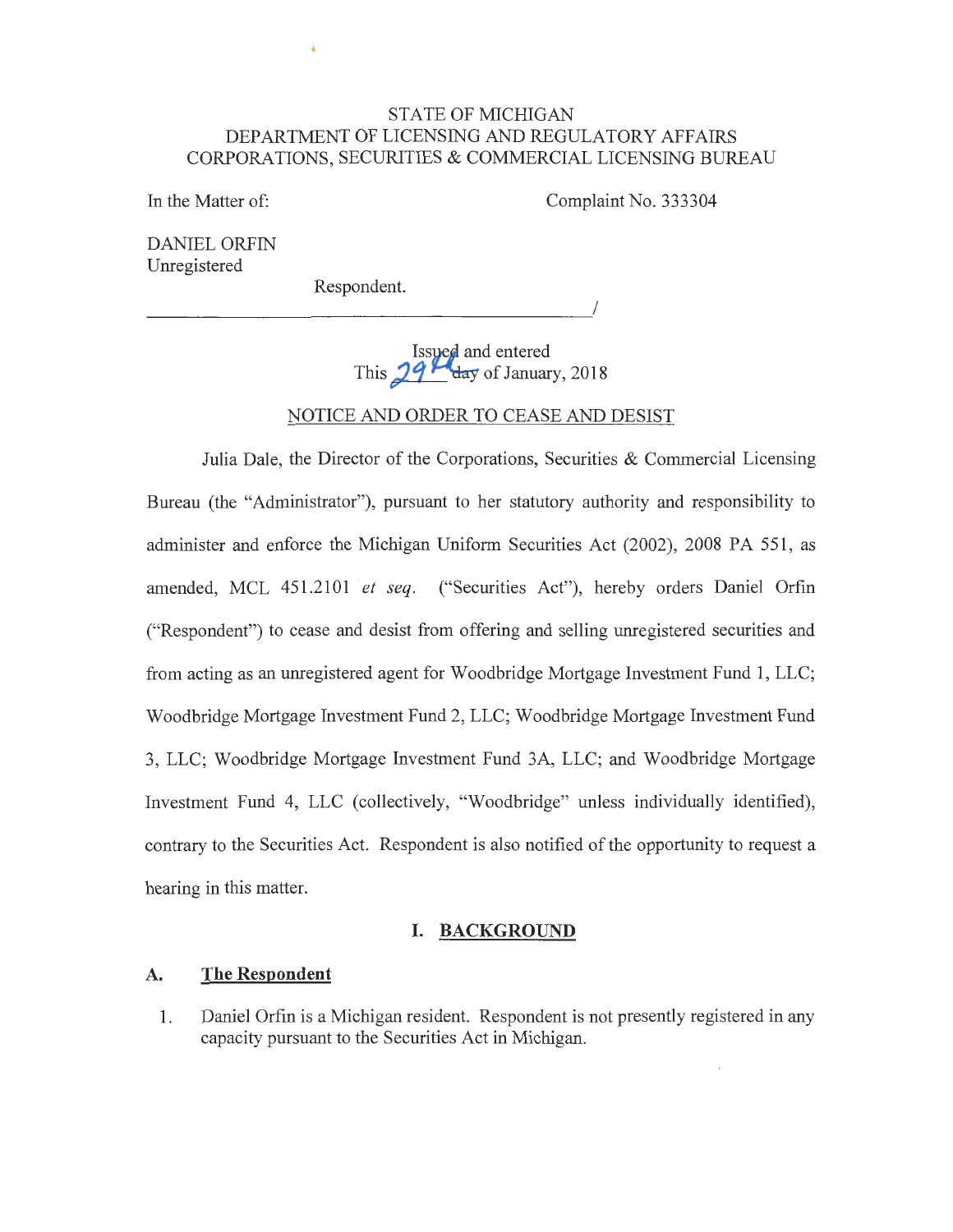# **B. Findings of Fact**

- 1. The Bureau conducted an investigation of Respondent's activities under the Securities Act.
- 2. On or around August 8, 2017, the Bureau issued orders against Woodbridge Mortgage Investment Fund 1, LLC; Woodbridge Mortgage Investment Fund 2, LLC; Woodbridge Mortgage Investment Fund 3, LLC; Woodbridge Mortgage Investment Fund 3A, LLC; and Woodbridge Mortgage Investment Fund 4 for violations of section 301 and section 501 of the Securities Act, MCL 451.2301 and MCL 451.2501. (Exhibits 1, 2, 3, 4, and  $5$ ).<sup>1</sup> None of the Woodbridge securities were federal covered, registered, or exempt from registration.
- 3. The investigation developed evidence that Respondent offered or sold Woodbridge securities in the form of notes as follows:
	- A. Respondent sold a Woodbridge Mortgage Investment Fund 1, LLC note to investors TH and JH for \$50,000 on or around July 1, 2016;
	- B. Respondent sold a Woodbridge Mortgage Investment Fund 1, LLC note to investor LMN for \$25,000 on or around May 1, 2017;
	- C. Respondent sold a Woodbridge Mortgage Investment Fund 2, LLC note to investor TMW for \$100,000 on or around August 1, 2016;
	- D. Respondent sold a Woodbridge Mortgage Investment Fund 2, LLC note to investor WSW for \$100,000 on or around August 1, 2016;
	- E. Respondent sold a Woodbridge Mortgage Investment Fund 2, LLC note to investor JC for \$50,000 on or around January 1, 2017;
	- F. Respondent sold a Woodbridge Mortgage Investment Fund 2, LLC note to investor DL for \$102,456 on or around August 1, 2017;
	- G. Respondent sold a Woodbridge Mortgage Investment Fund 3, LLC note to investor BJM for \$30,000 on or around May 1, 2016;
	- H. Respondent sold a Woodbridge Mortgage Investment Fund 3, LLC note to investor LSP for \$100,000 on or around August 1, 2016;

<sup>&</sup>lt;sup>1</sup> Multiple other states have initiated enforcement proceedings against Woodbridge and its affiliated entities. The United States Securities and Exchange Commission has initiated enforcement proceedings against Woodbridge at the federal level, and alleges that Woodbridge is a "Ponzi scheme" which has defrauded investors out of over one billion dollars nationwide.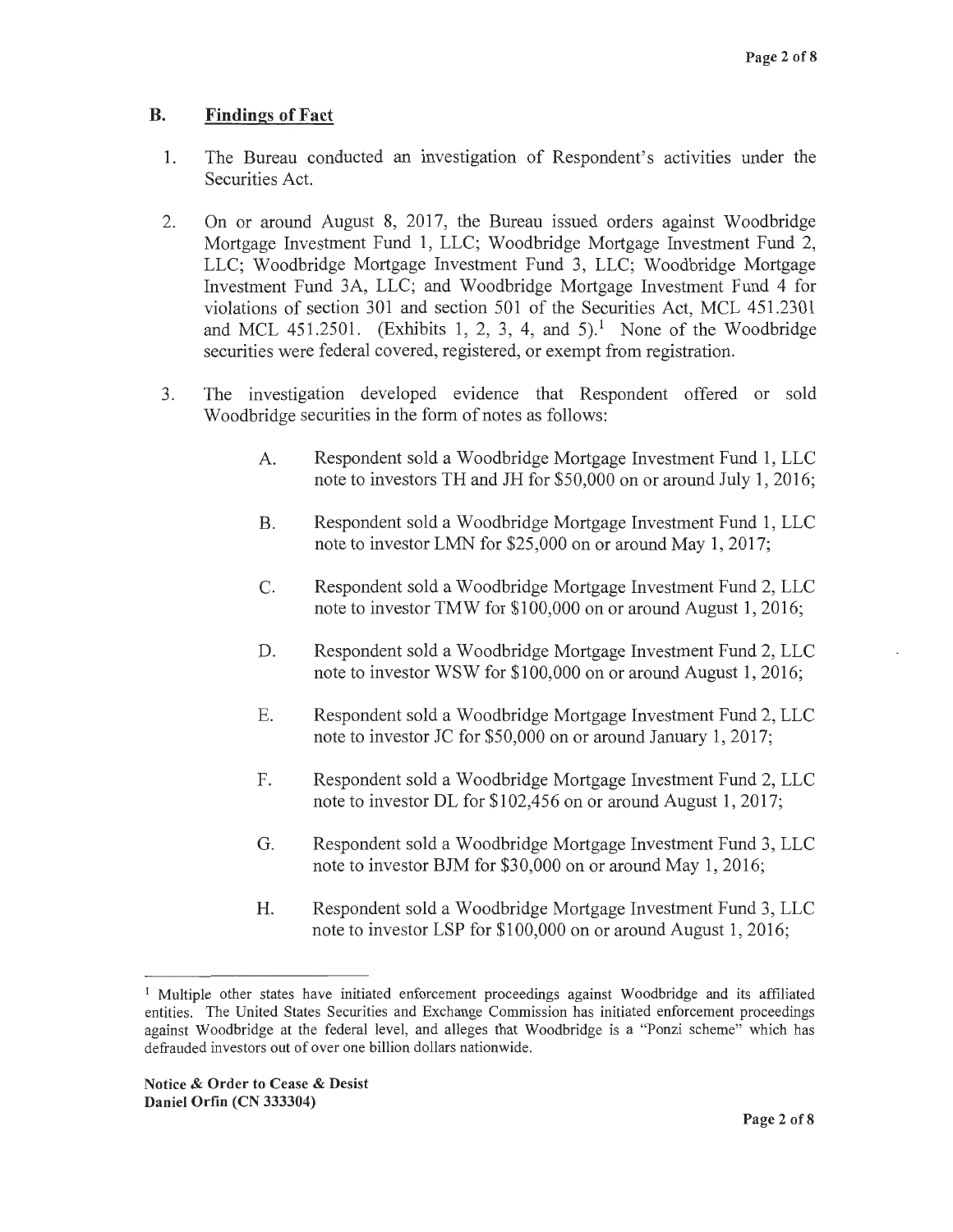- I. Respondent sold a Woodbridge Mortgage Investment Fund 3, LLC note to investor TW for \$25,000 on or around August 1, 2016;
- J. Respondent sold a Woodbridge Mortgage Investment Fund 3, LLC note to investor WM for \$42,631 on or around October 1, 2016;
- K. Respondent sold a Woodbridge Mortgage Investment Fund 3, LLC note to investor LK for \$25,000 on or around January 1, 2017;
- L. Respondent sold a Woodbridge Mortgage Investment Fund 3, LLC note to investor CYM for \$50,000 on or around January 1, 2017;
- M. Respondent sold a Woodbridge Mortgage Investment Fund 3, LLC note to investors DL and EL for \$46,000 on or around August 1, 2017;
- N. Respondent sold a Woodbridge Mortgage Investment Fund 3, LLC note to investor PW for \$25,000 on or around September 1, 2017;
- 0. Respondent sold a Woodbridge Mortgage Investment Fund 3A, LLC note to investor CEM for \$60,000 on or around May 1, 2016;
- P. Respondent sold a Woodbridge Mortgage Investment Fund 3A, LLC note to investor RRH for \$75,000 on or around May 1, 2016;
- Q. Respondent sold a Woodbridge Mortgage Investment Fund 3A, LLC note to investor TW for \$40,000 on or around May 1, 2016;
- R. Respondent sold a Woodbridge Mortgage Investment Fund 3A, LLC note to investor SGR for \$50,000 on or around June 1, 2016;
- S. Respondent sold a Woodbridge Mortgage Investment Fund 3A, LLC note to investor GMM for \$40,000 on or around June 1, 2016;
- T. Respondent sold a Woodbridge Mortgage Investment Fund 3A, LLC note to investor KWC for \$25,000 on or around June 1, 2016;
- U. Respondent sold a Woodbridge Mortgage Investment Fund 3A, LLC note to investor LZ for \$50,000 on or around June 1, 2016;
- V. Respondent sold a Woodbridge Mortgage Investment Fund 3A, LLC note to investor MFG for \$30,000 on or around June 1, 2016;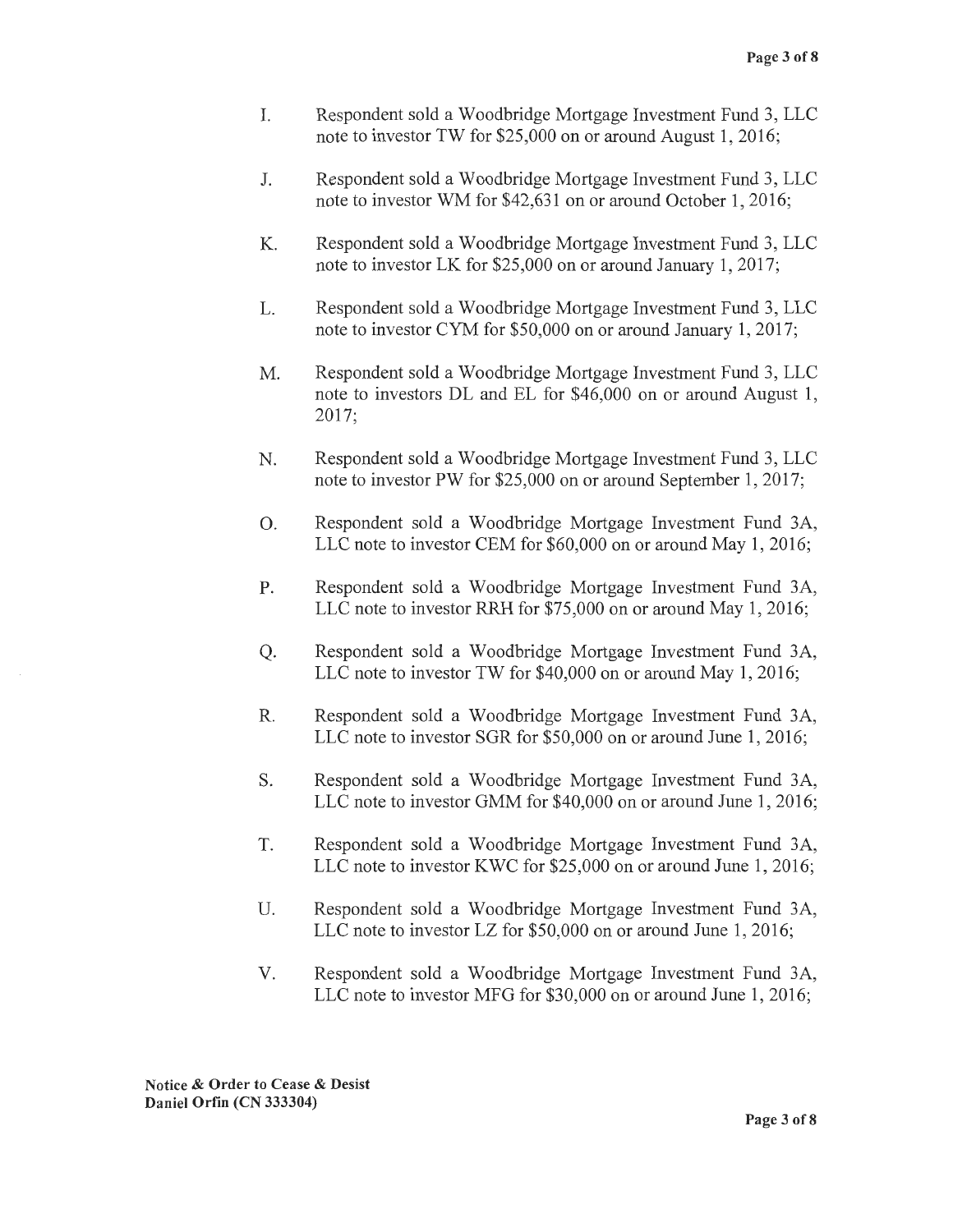- W. Respondent sold a Woodbridge Mortgage Investment Fund 3A, LLC note to investor KIC for \$30,000 on or around August 1, 2016;
- X. Respondent sold a Woodbridge Mortgage Investment Fund 3A, LLC note to investor DRB for \$85,000 on or around August 1, 2016;
- Y. Respondent sold a Woodbridge Mortgage Investment Fund 3A, LLC note to investor BLS for \$50,000 on or around September 1, 2016;
- Z. Respondent sold a Woodbridge Mortgage Investment Fund 3A, LLC note to investor DAD for \$25,000 on or around September 1, 2016;
- AA. Respondent sold a Woodbridge Mortgage Investment Fund 3A, LLC note to investor MM for \$25,000 on or around October 1, 2016;
- BB. Respondent sold a Woodbridge Mortgage Investment Fund 3A, LLC note to investor BLS for \$50,000 on or around December 1, 2016;
- CC. Respondent sold a Woodbridge Mortgage Investment Fund 3A, LLC note to investor PW for \$25,000 on or around February 2, 2017;
- DD. Respondent sold a Woodbridge Mortgage Investment Fund 3A, LLC note to investor AF for \$50,000 on or around February 1, 2017;
- EE. Respondent sold a Woodbridge Mortgage Investment Fund 3A, LLC note to investor R-Revocable Living Trust for \$45,000 on or around February 2, 2017;
- FF. Respondent sold a Woodbridge Mortgage Investment Fund 3A, LLC note to investors DL and EL for \$46,000 on or around February 1, 2017;
- GG. Respondent sold a Woodbridge Mortgage Investment Fund 3A, LLC note to investor MM for \$25,000 on or around August 1, 2017;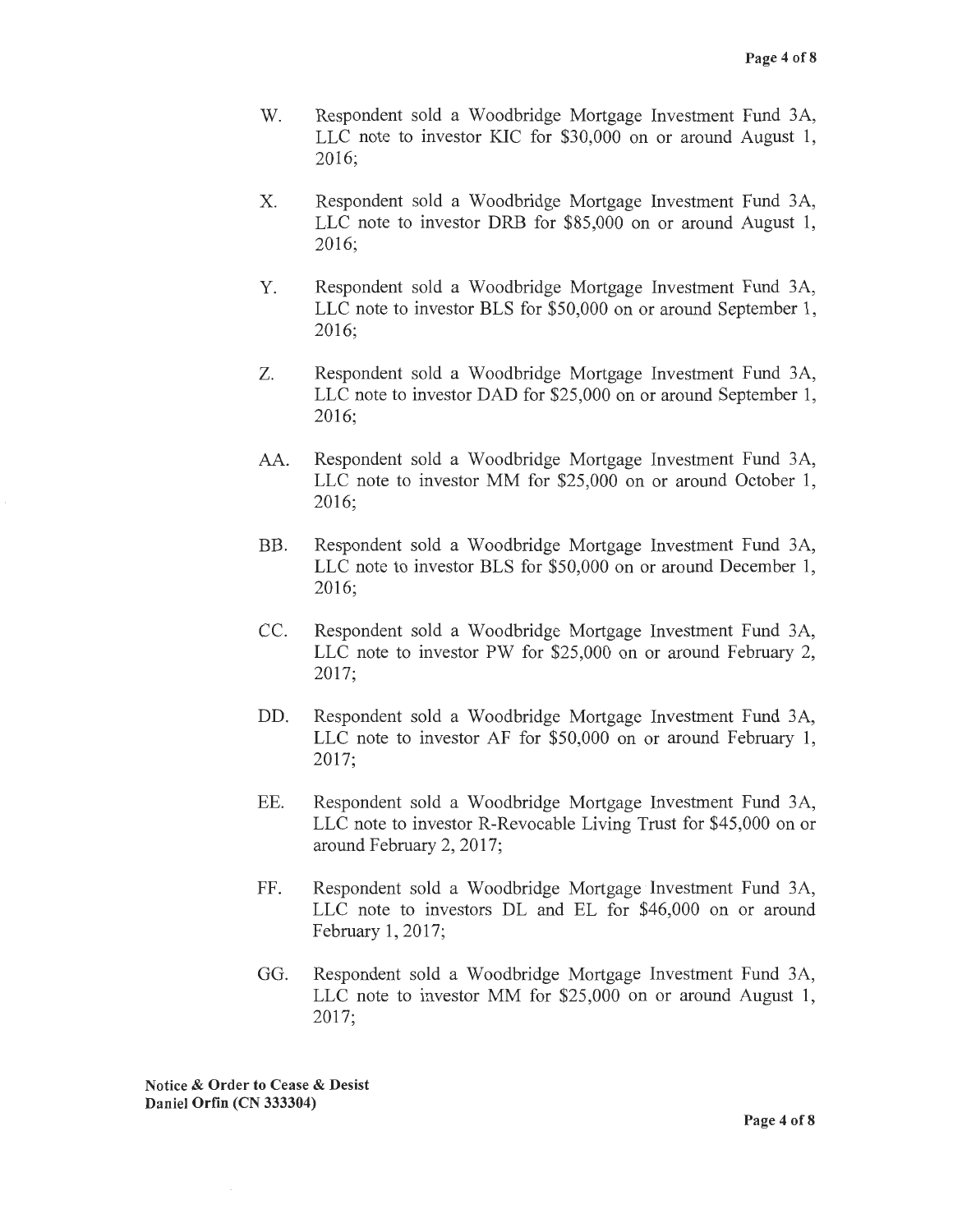- HH. Respondent sold a Woodbridge Mortgage Investment Fund 3A, LLC note to investors EG and GG for \$25,000 on or around August 1, 2017;
- II. Respondent sold a Woodbridge Mortgage Investment Fund 4, LLC note to investor DL for \$102,456 on or around March 1, 2017;
- JJ. Respondent sold a Woodbridge Mortgage Investment Fund 4, LLC note to investors EG and GG for \$25,000 on or around April 1, 2017;
- KK. Respondent sold a Woodbridge Mortgage Investment Fund 4, LLC note to investor CP for \$100,000 on or around April 1, 2017;
- LL. Respondent sold a Woodbridge Mortgage Investment Fund 4, LLC note to investor JF for \$25,000 on or around April 1, 2017;
- MM. Respondent sold a Woodbridge Mortgage Investment Fund 4, LLC note to investor RY for \$100,000 on or around April 1, 2017;
- NN. Respondent sold a Woodbridge Mortgage Investment Fund 4, LLC note to investor RML for \$25,000 on or around April 1, 2017;
- 00. Respondent sold a Woodbridge Mortgage Investment Fund 4, LLC note to investor HSF for \$25,000 on or around April 1, 2017;
- PP. Respondent sold a Woodbridge Mortgage Investment Fund 4, LLC note to investor SAR for \$25,000 on or around April 1, 2017;
- QQ. Respondent sold a Woodbridge Mortgage Investment Fund 4, LLC note to investor DL for \$102,456 on or around June 1, 2017;
- RR. Respondent sold a Woodbridge Mortgage Investment Fund 4, LLC note to investor RY for \$100,000 on or around June 1, 2017;
- SS. Respondent sold a Woodbridge Mortgage Investment Fund 4, LLC note to investor ML for \$50,000 on or around June 1, 2017; and
- TT. Respondent sold a Woodbridge Mortgage Investment Fund 4, LLC note to investor CP for \$100,000 on or around July 1, 2017.
- 4. The investigation developed evidence that Woodbridge paid Respondent \$87,489 in commissions to represent it in marketing, offering, and selling the securities identified in paragraph I.B.3.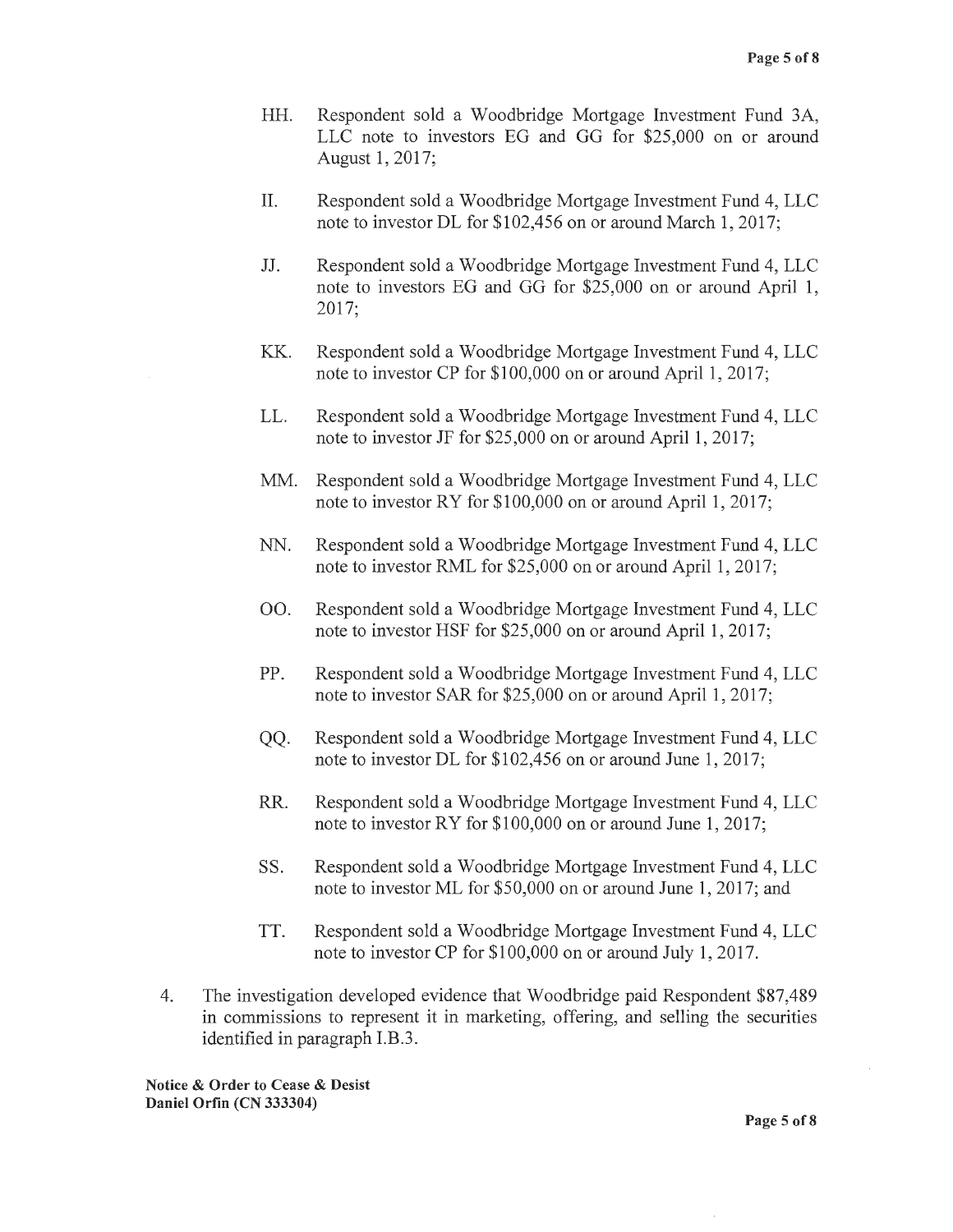5. Respondent is not registered or exempt from registration as an agent pursuant to the Securities Act in Michigan.

# II. **RELEVANT STATUTORY PROVISIONS**

1. Section 301 of the Securities Act, MCL 451.2301, states:

A person shall not offer or sell a security in this state unless 1 or more of the following are met:

(a) The security is a federal covered security.

(b) The security, transaction, or offer is exempted from registration under section 201 to 203.

( c) The security is registered under this act.

2. Section 402(1) of the Securities Act, MCL 451.2402(1), states:

An individual shall not transact business in this state as an agent unless the individual is registered under this act as an agent or is exempt from registration as an agent under subsection (2).

3. Section 503(1) of the Securities Act, MCL 451.2503(1), states:

In a civil action or administrative proceeding under this act, a person claiming an exemption, exception, preemption, or exclusion has the burden to prove the applicability of the exemption, exception, preemption, or exclusion.

# III. **CONCLUSIONS OF LAW**

- 1. Respondent Daniel Orfin offered or sold forty-six Woodbridge securities in the State of Michigan which were not federally covered, exempt from registration, or registered, in violation of section 301 of the Securities Act, MCL 451.2301.  $(Exhibit 1).$
- 2. Respondent Daniel Orfin acted as an agent for Woodbridge in the offer and sale of forty-six securities without the benefit of registration or a properly-claimed exemption, in violation of section 402(1) of the Securities Act, MCL 451.2402(1).

# **IV. ORDER**

IT IS THEREFORE ORDERED, pursuant to section 604 of the Securities Act, MCL 451.2604, that: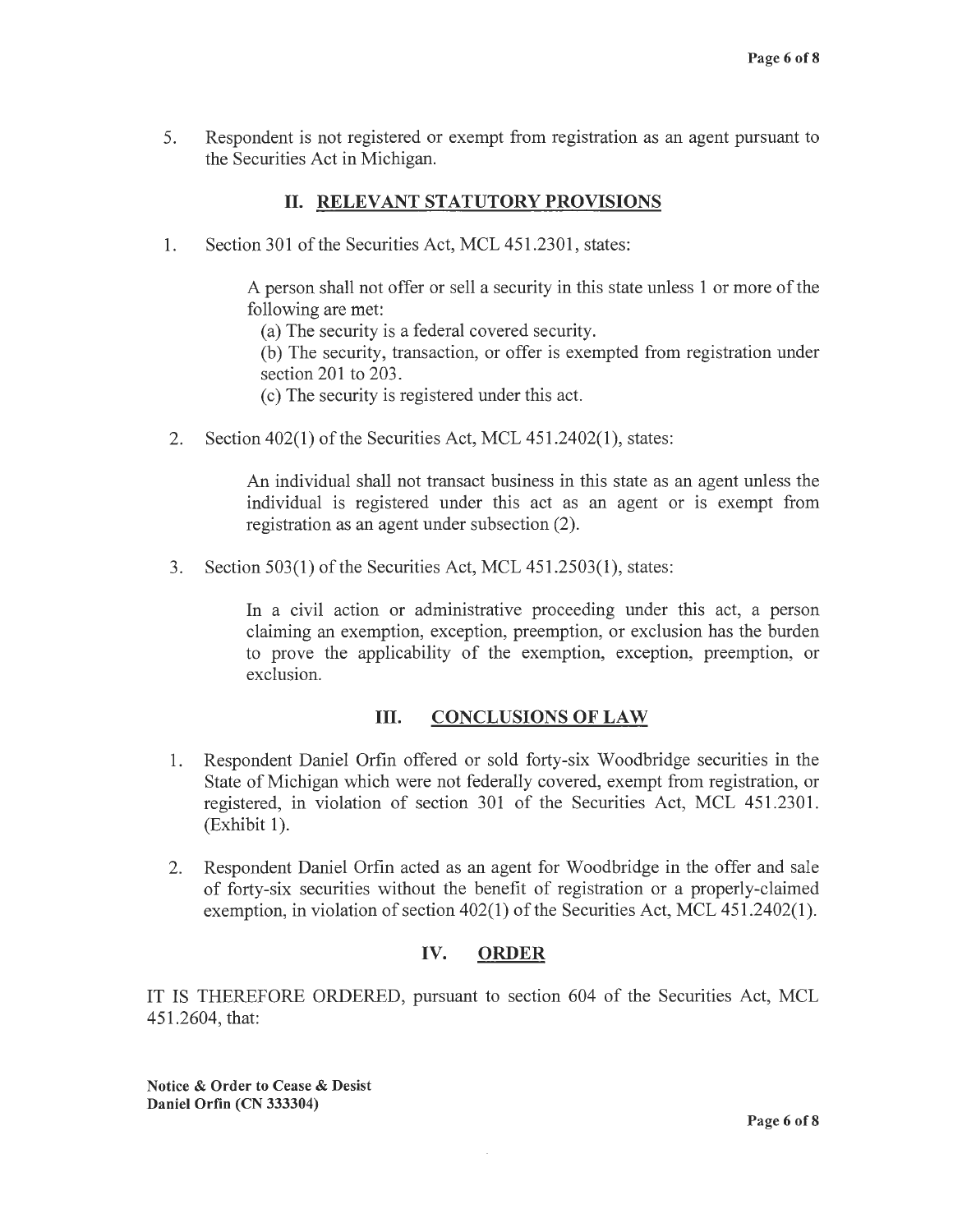- A. Respondent shall immediately CEASE AND DESIST from offering and selling unregistered securities and from acting as an unregistered agent, contrary to the Securities Act.
- B. Pursuant to section 604(2) of the Securities Act, this Notice and Order to Cease and Desist is IMMEDIATELY EFFECTIVE.
- C. In her Final Order, the Administrator, under section 604(4) of the Securities Act, MCL 451.2604(4), intends to impose a civil fine of \$87,489.00 against Respondent.
- D. Pursuant to section 508 of the Securities Act, MCL 451.2508, a person that willfully violates the Securities Act, or an order issued under the Securities Act, is guilty of a felony punishable by imprisonment for not more than 10 years or a fine of not more than \$500,000.00 for each violation, or both. An individual convicted of violating a rule or order under this act may be fined, but shall not be imprisoned, if the individual did not have knowledge of the rule or order.

# **V. NOTICE OF OPPORTUNITY FOR HEARING**

Section 604 of the Securities Act, MCL 451 .2604, provides that Respondent has 30 days beginning with the first day after the date of service of this Notice and Order to Cease and Desist to submit a written request to the Administrator asking that this matter be scheduled for a hearing. If the Administrator receives a written request in a timely manner, the Administrator shall schedule a hearing within 15 days after receipt of the request. The written request for a hearing must be addressed to:

> Corporations, Securities & Commercial Licensing Bureau Regulatory Compliance Division P.O. Box 30018 Lansing, MI 48909

#### **VI. ORDER FINAL ABSENT HEARING REQUEST**

A. Under section 604 of the Securities Act, MCL 451.2604, the Respondent's failure to submit a written request for a hearing to the Administrator within 30 days after the service date of this **NOTICE AND ORDER TO CEASE AND DESIST** shall result in this order becoming a **FINAL ORDER** by operation of law. The **FINAL ORDER** includes the imposition of the fines cited described in section IV.C., and the fine amounts set forth below will become due and payable to the Administrator within sixty (60) days after the date this order becomes final:

> \$87,489.00 - Daniel Orfin, under section 604 of the Securities Act, MCL 451.2604.